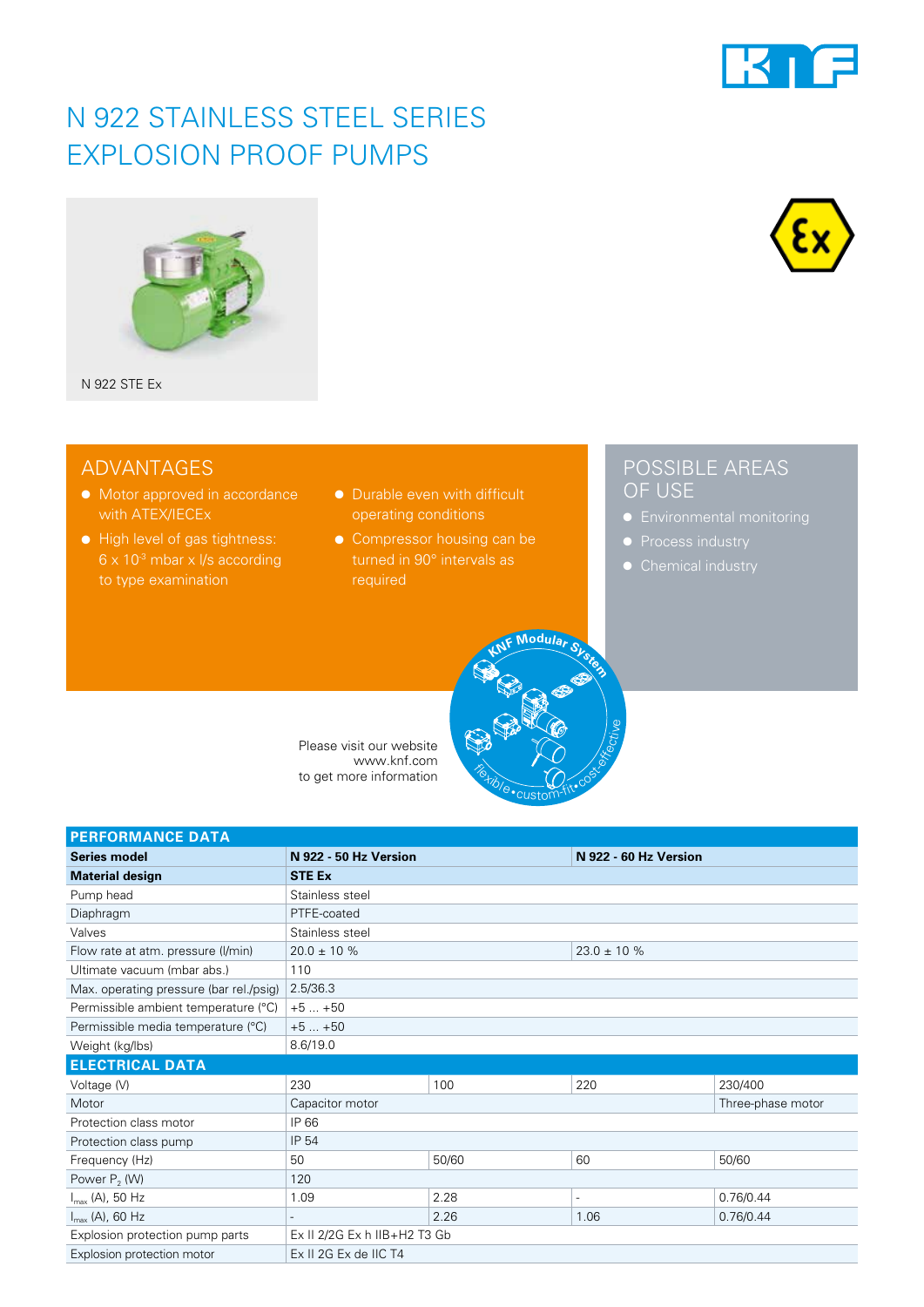# N 922 STE EX | CAPACITOR MOTOR

| <b>PERFORMANCE DATA</b> |                                          |                                                 |                                          |  |
|-------------------------|------------------------------------------|-------------------------------------------------|------------------------------------------|--|
| <b>Series model</b>     | Flow rate at<br>atm. pressure<br>(1/min) | Max. opera-<br>ting pressure<br>(bar rel./psig) | <b>Ultimate</b><br>vacuum<br>(mbar abs.) |  |
| N 922 STE Ex - 50 Hz    | $20.0 \pm 10 \%$                         | 2.5/36.3                                        | 110                                      |  |
| N 922 STE Ex - 60 Hz    | $23.0 \pm 10 \%$                         | 2.5/36.3                                        | 110                                      |  |

Flow rate determined at 20 °C, 1013 mbar abs.

(Pressure 0 to 1013 mbar abs. in accordance with ISO 21360-1/2)

#### **N 922 STE EX**



#### **N 922 STE EX**



### **N 922 STE EX | PUMP UP TIME FOR 20 LITER VESSEL N 922 STE EX | PUMP DOWN TIME FOR 20 LITER VESSEL**



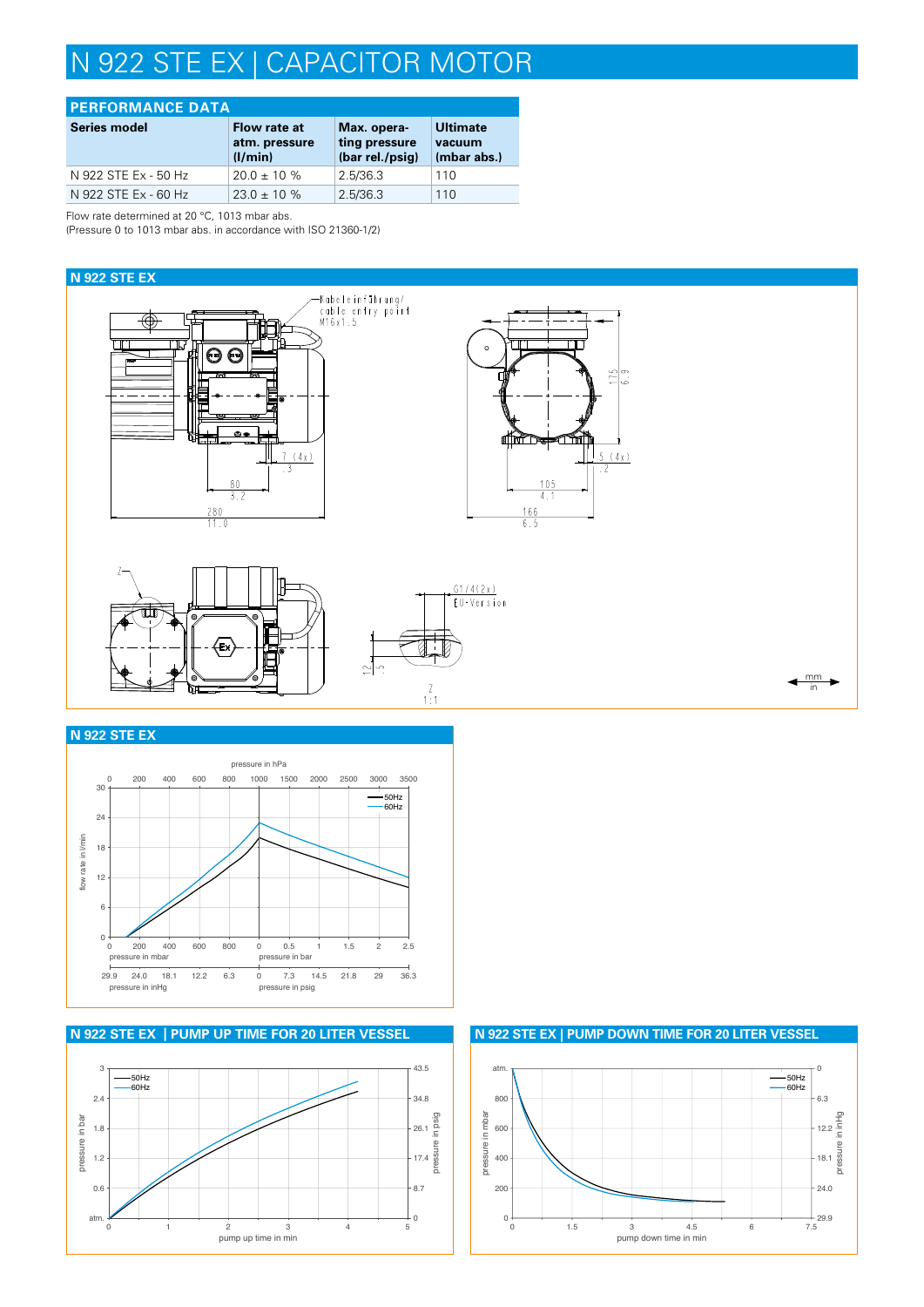# N 922 STE EX | THREE-PHASE MOTOR

#### **PERFORMANCE DATA**

| <b>Series model</b>  | Flow rate at<br>atm. pressure<br>(1/min) | Max. opera-<br>ting pressure<br>(bar rel./psig) | <b>Ultimate</b><br>vacuum<br>(mbar abs.) |
|----------------------|------------------------------------------|-------------------------------------------------|------------------------------------------|
| N 922 STE Ex - 50 Hz | $20.0 \pm 10 \%$                         | 2.5/36.3                                        | 110                                      |
| N 922 STE Ex - 60 Hz | $23.0 \pm 10 \%$                         | 2.5/36.3                                        | 110                                      |

Flow rate determined at 20 °C, 1013 mbar abs.

(Pressure 0 to 1013 mbar abs. in accordance with ISO 21360-1/2)





#### **N 922 STE EX**





**N 922 STE EX | PUMP UP TIME FOR 20 LITER VESSEL N 922 STE EX | PUMP DOWN TIME FOR 20 LITER VESSEL**